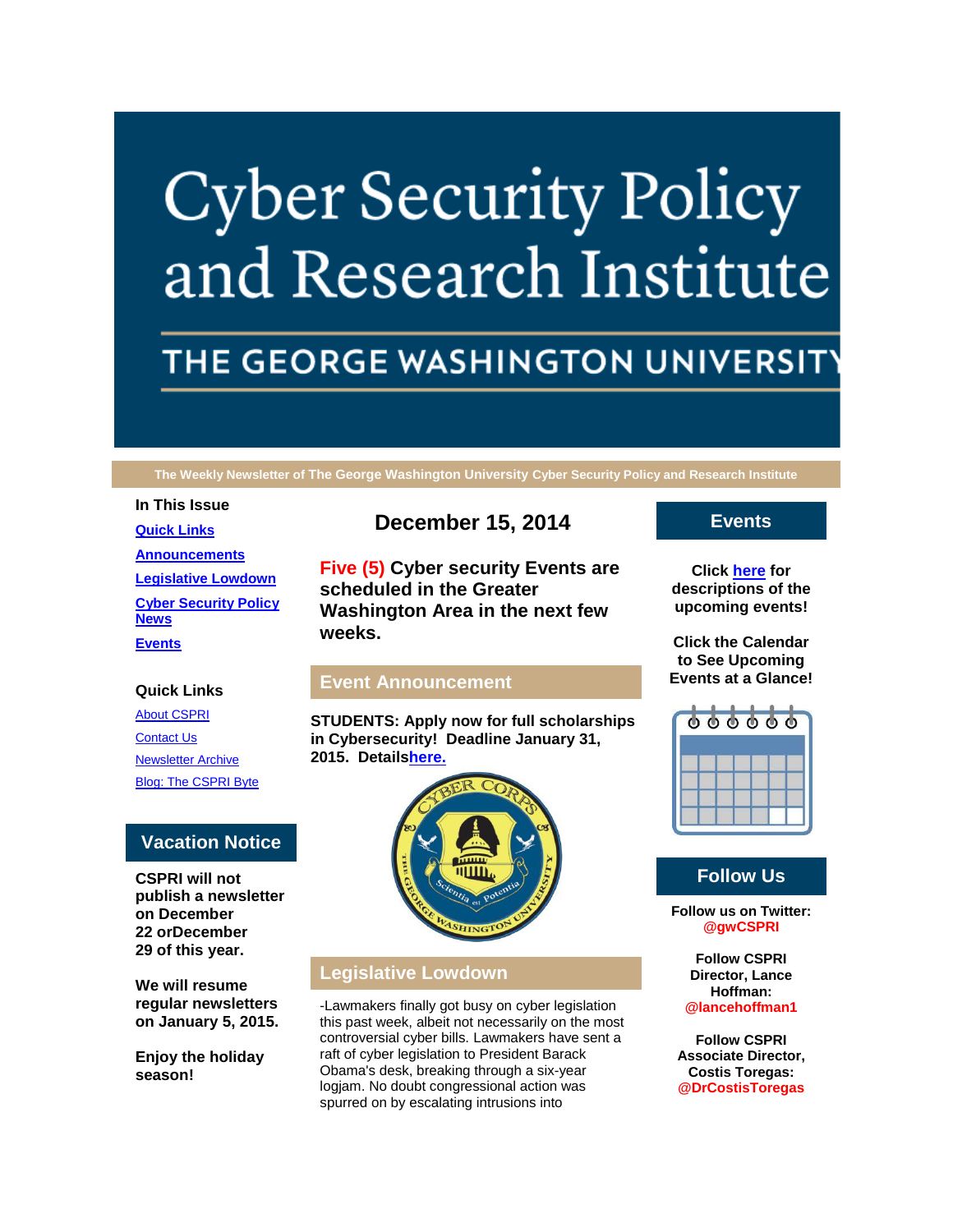government and contractor networks," [writes](http://r20.rs6.net/tn.jsp?f=0015ghzDKOxkgvCYNyd_y6c_-eC7umnt7GYL__yG3X4XKYacyUjQG-bJlriOPx5FPxPLKEG-XaAg_wI5aw8y4226BaJM6Yo7_HrCK8flxqcedkhJ_QEueGMA5_7FrQmoEIWZiG1HtsVWFT2FdLadKyKYeUxlAUQKuTc3lUcVXm86C2adyqCTLXwoGbjoyzo_KaQ6_bw_ENyeLGh9IQZRHFq934vJKuCFZ7NZ4nWsMjNrx8A4OXgcsy-0uMWoqWyN9zwprw5UY8ivSj54Ku0rzeOYJzBLkBhKykRROx2Bt5jaThLumOld5GvqbVJgz_CqNXvR_agIJIbR0pze8SAGrFqQeu4RUS3pxWd&c=IZ-rJ82oUqTIZJJmgOUKQJYPmau3cu5E9aAk1ST1YUdbVhZ6IMigWg==&ch=9Oh8JyTigc6OPtzHVnSlcL3N5LCpWtApR9PAQ-_swKfXG5x6w5JUvQ==) Aliya Sternstein for NextGov. "In a move backed by the White House, but not necessarily all Pentagon hawks, each of the measures positions the Department of Homeland Security as head of governmentwide cyber operations."

One of those measures calls for an update to the more than decade-old Federal Information Security Management Act, or FISMA. The [bill](http://r20.rs6.net/tn.jsp?f=0015ghzDKOxkgvCYNyd_y6c_-eC7umnt7GYL__yG3X4XKYacyUjQG-bJlriOPx5FPxPbHn6jxwHDkVcV4oHacMBk5zRDEoiDEMfVXD9nYxbwgVgqU4ifEkMIwd9MQq-tV_LNs7Y0FK3ZpGEK9MvV4ZZZ5YhQSF0eoEI-7sKTGExzomGx2XEcvVfgfrg-s6CJ_ZZW7l_9tYJXKuLlJjYDevGMXpHVCX2TnIuGs6bQGLy0M0VG8fR0tWc8w==&c=IZ-rJ82oUqTIZJJmgOUKQJYPmau3cu5E9aAk1ST1YUdbVhZ6IMigWg==&ch=9Oh8JyTigc6OPtzHVnSlcL3N5LCpWtApR9PAQ-_swKfXG5x6w5JUvQ==) mandates "automated security tools to continuously diagnose and improve security." In addition, it deputizes DHS to oversee governmentwide cybersecurity operations.

The Senate passed a bill from Sen. Jay Rockefeller that would codify the development of the voluntary NIST Cybersecurity Framework. The Hill [reports](http://r20.rs6.net/tn.jsp?f=0015ghzDKOxkgvCYNyd_y6c_-eC7umnt7GYL__yG3X4XKYacyUjQG-bJlriOPx5FPxPzN-UTvWXrrqlpURLzGqxk6McoL76jvss3XfS1uknbnsJ6Gj6JPtpgymnbfqkydOWBEfP9VW1JZJxOEMvJFQeKi1XARVQj9YyDa_NM5I4huPEucSvYrwPnDx5yzxpuQeKh0_HzJICVuYW08Z4dN5_hVxJbbBU5WKBtDU0OiK0zJM5q85s6jF5gslDOfnIiC0iLQobuKzsJYs=&c=IZ-rJ82oUqTIZJJmgOUKQJYPmau3cu5E9aAk1ST1YUdbVhZ6IMigWg==&ch=9Oh8JyTigc6OPtzHVnSlcL3N5LCpWtApR9PAQ-_swKfXG5x6w5JUvQ==) that the bill, S. 1353, the Cybersecurity Act, permits the secretary of Commerce to develop voluntary standards to reduce cyber risks to critical infrastructure, such as power grids.

As GovInfoSecurity reports, the NIST bill also authorizes the federal government to support cybersecurity research, raise public awareness of cyber-risks and improve the nation's cybersecurity workforce. "However, the legislation provides no funding for these initiatives," Eric Chabrow [observes.](http://r20.rs6.net/tn.jsp?f=0015ghzDKOxkgvCYNyd_y6c_-eC7umnt7GYL__yG3X4XKYacyUjQG-bJlriOPx5FPxPvxUZngx85z2mbgkvNT1KLpZ5RQ5Owmfs-eAf8wHMNWhbyrZoXjBVztirMKBa2SB0lxT2wqHJzxuST8BudjQKsqO-xvOxbT1d3hdGbXwdAQoIhCM7FM3sOAy5VfqOcfYTIFMFPCBBf1oXf6l_mi5qnBgaiUMIgV30GkhcdkTKCwKUvC89WjTbEQ==&c=IZ-rJ82oUqTIZJJmgOUKQJYPmau3cu5E9aAk1ST1YUdbVhZ6IMigWg==&ch=9Oh8JyTigc6OPtzHVnSlcL3N5LCpWtApR9PAQ-_swKfXG5x6w5JUvQ==) "Separate authorization bills would need to be enacted to pay for the programs authorized by the act."

Also clearing the House last week were the [National Cybersecurity Protection Act](http://r20.rs6.net/tn.jsp?f=0015ghzDKOxkgvCYNyd_y6c_-eC7umnt7GYL__yG3X4XKYacyUjQG-bJlriOPx5FPxPgMKBfv-Ret2PTIzP-KRBecUqs-88eMnKdU3WVA60AHP-wkKFHzOnEOjFwe2qu05M3WzA7W2DWOf4r5S9QT80qXHRmmVtjfUkmwhYt5pR4D2YjarzPZHfdOY51jBEoRYXVgFpdajkOBHaBm36o-K1p20aBgy4G4CE5ifBkcclwMw=&c=IZ-rJ82oUqTIZJJmgOUKQJYPmau3cu5E9aAk1ST1YUdbVhZ6IMigWg==&ch=9Oh8JyTigc6OPtzHVnSlcL3N5LCpWtApR9PAQ-_swKfXG5x6w5JUvQ==) and the [Cybersecurity Workforce Assessment Act.](http://r20.rs6.net/tn.jsp?f=0015ghzDKOxkgvCYNyd_y6c_-eC7umnt7GYL__yG3X4XKYacyUjQG-bJlriOPx5FPxPADFl2d-vZEl1YoBj-mgIwd5AB7jwGY4iyfRuACDlziHkQlhny6ku3zoxCrCAUsLj01NxALuZPYn5Q1GCewZ63Uw7hmJesOxkyKbEOONGpSeB1sk4PnV3IoEKEl6NCqrJZgeYARLh2qXEshE6uMclCg==&c=IZ-rJ82oUqTIZJJmgOUKQJYPmau3cu5E9aAk1ST1YUdbVhZ6IMigWg==&ch=9Oh8JyTigc6OPtzHVnSlcL3N5LCpWtApR9PAQ-_swKfXG5x6w5JUvQ==)

## **Cyber Security Policy News**

**Bulk collection of phone records: update** -A federal court has renewed an order allowing the government to continue unchecked its bulk collection of Americans' phone records, a decision that comes nearly a year after President Obama promised to end the spying program in its current state, writes the National Journal. "The Foreign Intelligence Surveillance Court approved last week the Justice Department's request for another 90-day extension of the National Security Agency's most controversial surveillance program, which was publicly exposed last summer by Edward Snowden," [reports](http://r20.rs6.net/tn.jsp?f=0015ghzDKOxkgvCYNyd_y6c_-eC7umnt7GYL__yG3X4XKYacyUjQG-bJlriOPx5FPxP9XmKWbjWn2Oxcd1UoFf5Fo5BDHp6CwZx6KiALncX1vuqexNzY-N-U4cCOI4pCMrk4YIfor8MahfWkV7ROSJ5LsAsC0Z8aZr8b_cxQkg1WAhoSfOUcZ27hdbySJtVul5kSAwtGHnLeD7ILuiChXVV3H_sHqr4pjTMu5ymqYDk2HBP815w_deiOE-gCKfIi-IzhcCf7X8Z1D--hcG9Av6WDjWi5LElwGaoBMATtU9EP8HNf4RLksl43PPZ1NVJbZz3&c=IZ-rJ82oUqTIZJJmgOUKQJYPmau3cu5E9aAk1ST1YUdbVhZ6IMigWg==&ch=9Oh8JyTigc6OPtzHVnSlcL3N5LCpWtApR9PAQ-_swKfXG5x6w5JUvQ==) Dustin Volz. "The spying authority is next set to expire on Feb. 27, 2015. The extension, announced Monday, is the fourth of its kind since President Obama pledged in January to reform how the NSA spies on U.S. citizens."

**More on the Sony Pictures cyber attack** -The cyber attack that hit Sony Pictures two

**Follow CSPRI Research Scientist, Allan Friedman: @allanfriedman**